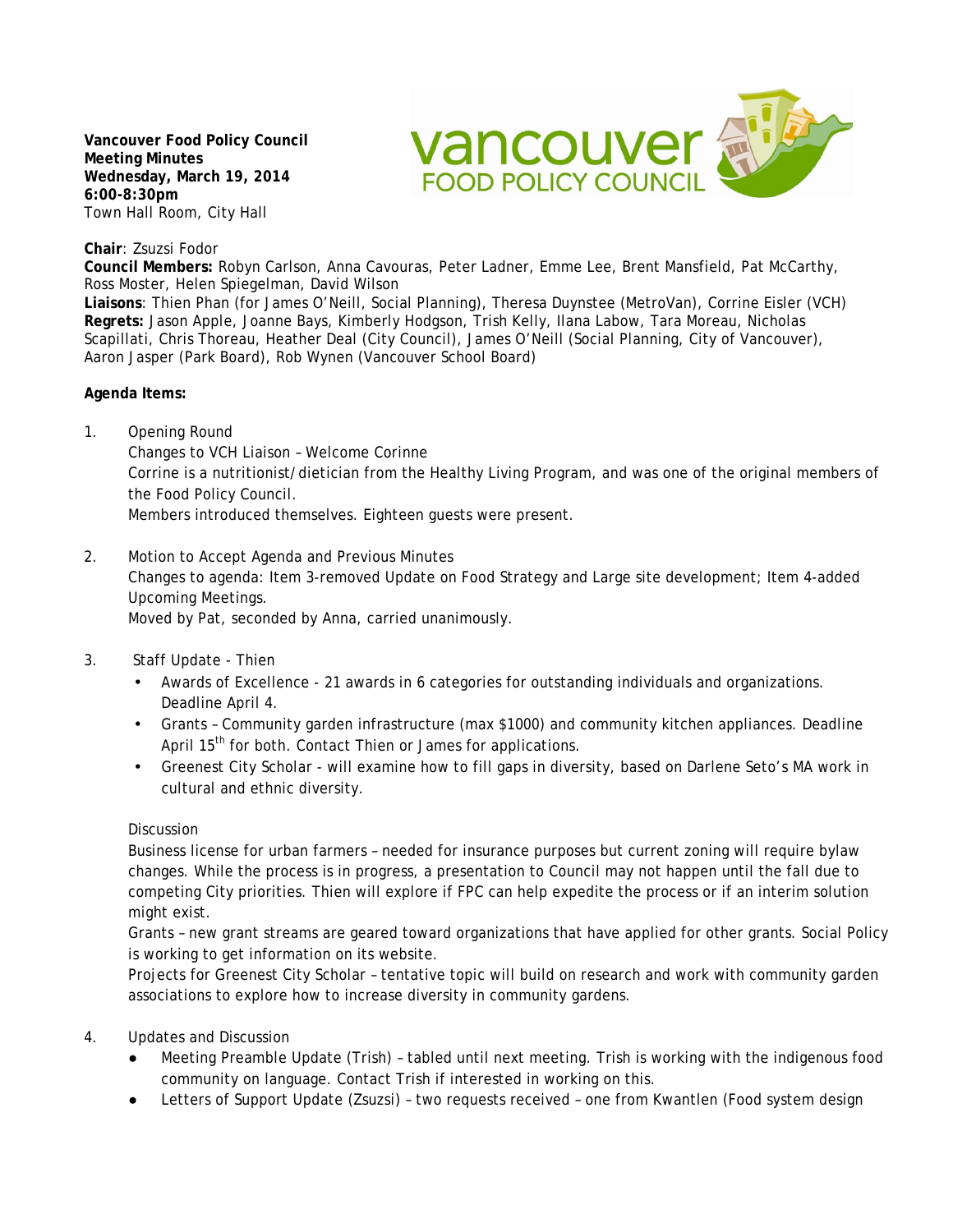group), and the Hua Foundation. With 10 yeses needed for approval, both were approved (Kwantlen 13- 1, Hua 14-0 with 4 abstentions for each). Feedback about the process suggests that if background information is sent along with the request, then an online process works well, and that it need not be an anonymous process. It was recommended that once the criteria and process have been set, that information be posted on the website so other groups are aware. Another request was received from individuals at the Park Board, to nominate the Local Food Assets Task Force for the Awards of Excellence. MOTION: That the FPC put forward a letter of support to nominate the Local Food Assets Task force for an Award of Excellence. Moved by Pat, seconded by Dave, carried unanimously.

- Website Updates (Vicky) Past meeting minutes are now posted under 'Monthly Meeting' once approved. Presentations and electronic documents circulated at meetings will be posted along with the post about that meeting. It was suggested to post working group descriptions and a page with links to resources of interest. Consideration will be given to hiring someone or expanding Vicky's job.
- Sustenance Festival (Zsuzsi) the FPC traditionally does an event around World Food Day (Oct 16) and has been asked if the FPC will include an event this year. There is no meeting room available for October. There was a suggestion to use the event to get food on the election platforms. An ad hoc working group was formed (Dave, Ross, Anna).
- Upcoming meetings (Zsuzsi) April: urban bees and pollinators in the DTES, would likely be off-site, Anna is looking for someone to talk about bats and birds as pollinators. Fairmont has bees on the roof. Dave has contacts for birds. Pollinator corridor project with Emily Carr identified Elizabeth Elle at SFU for bees. May: Two guest speakers on migrant farm workers. June: Trish to lead meeting marking the end of the City's Year of Reconciliation (maybe offsite).

## 5. Introduction of Topic – Engaging Across Diversity Darlene Seto

Darlene is the program manager for the Live Well research group at SFU, working with diverse immigrant groups. Her MA work looked at diversity in community gardens in Vancouver, BC. Currently, there exists an idea of non-inclusion (that the food movement caters to elite or privileged populations) while at the same time there is a desire for a just, sustainable, and inclusive food system. Many gardens use City land and resources. Darlene chose to focus on community gardens but results can relate to many aspects of the food system. The project looked at demographics, motivations, and provided recommendations. An electronic survey was conducted, and semi-structured interviews explored structural rules and criteria for membership. The gardens contacted came from the City's list but not school gardens or communal gardens. Results on demographics show that gardeners are below the City average for percentage of visible minorities, non-primary language as English, and low-income status, while above the City's average for post-secondary educational attainment. Their motivations revealed that lower income households agreed that they garden to food reduce cost, while visible minorities were more likely to say it was culturally important. Overall, most gardeners have a positive sense of community and are satisfied with their experience. Structural and logistical barriers were identified - for example, if language is a barrier, referral services can be used, or signs. Even the 'lived experience' of being in a community garden may be unfamiliar. Recommendations included examining the allocation of resources - if diversity is a priority, then staff time and a budget line are important. Members were encouraged to consider how power and privilege operate in their organizations.

Questions & Discussion

Distribution of community gardens - located in dense urban areas, with less in the far south east part of the city. The study used census dissemination areas, and results from the study can inform where new community gardens go and ensure that food assets (gardens and others) are equitably distributed. The City distributes 'Expression of Interest' (EoI) for community gardens to those organizations who partner with immigrant serving agencies.